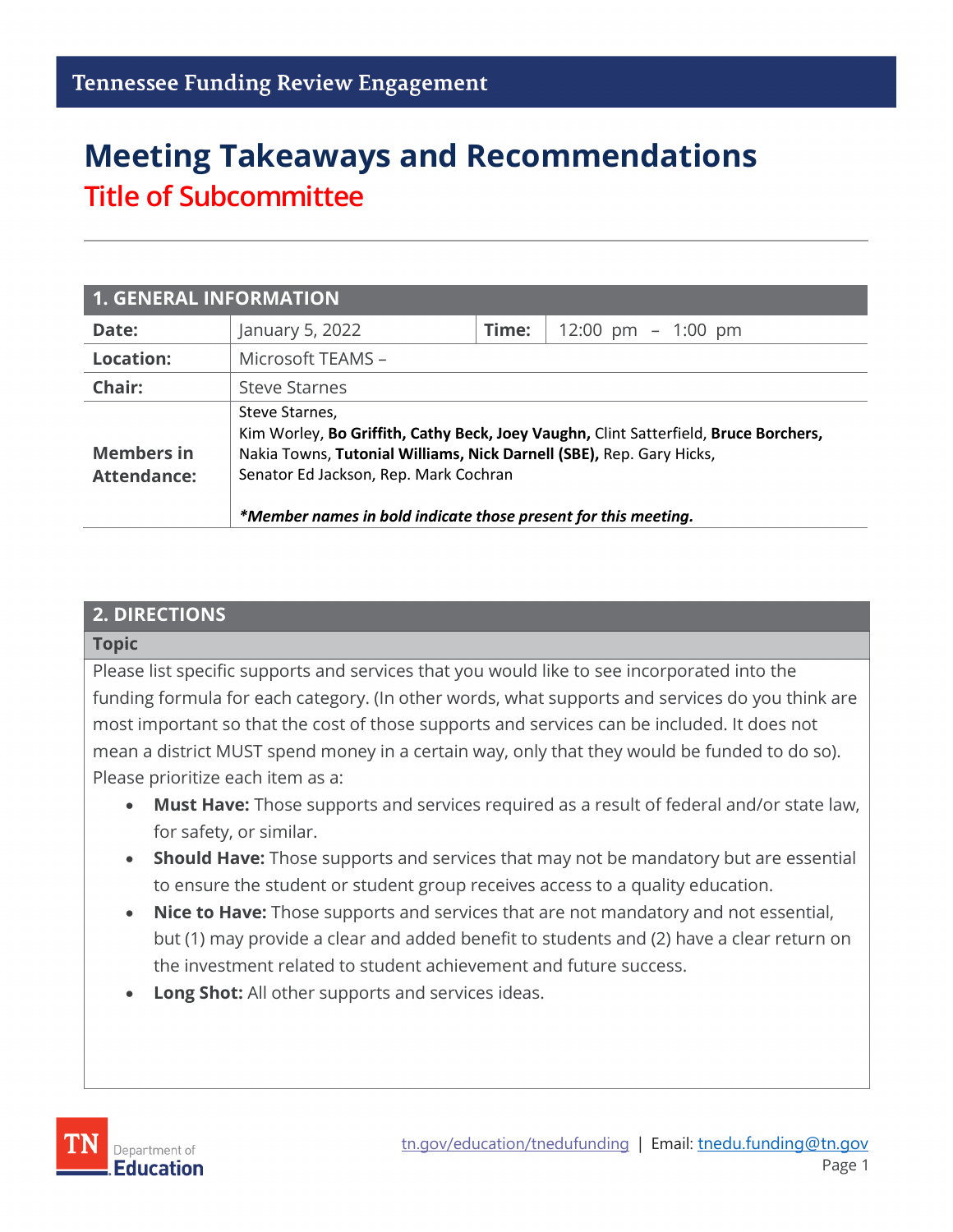### **Subcommittee Supports and Services Prioritization**

| <b>SUBCOMMITTEE FEEDBACK AND REFLECTIONS</b>                                                                                                                                                                                                                                                                                                                           |                                                                                                                                                                                                                                                                                                                                                                                                                                                                                                                                                     |  |
|------------------------------------------------------------------------------------------------------------------------------------------------------------------------------------------------------------------------------------------------------------------------------------------------------------------------------------------------------------------------|-----------------------------------------------------------------------------------------------------------------------------------------------------------------------------------------------------------------------------------------------------------------------------------------------------------------------------------------------------------------------------------------------------------------------------------------------------------------------------------------------------------------------------------------------------|--|
| <b>BASE</b><br><b>Priorities:</b><br>1. Teacher<br><b>Salary/Benefits</b><br>2. School based<br>supports: College<br><b>Career Counselor</b><br>and Social<br><b>Emotional</b><br><b>Counselor (2)</b><br>positions)<br>3. Nurses<br>4. Technology<br><b>Sustainability</b><br>5. SROs - one per<br>school (as a<br>minimum, and<br>additional for<br>schools 1: 1200) | Edit to provide College and career counselors separately<br>$\bullet$<br>from mental health counselors in the base (two separate<br>roles)<br>Cost of living adjustment similar to Maryland for the base<br>$\bullet$<br>Flexibility for CTE in the base for varied local needs<br>$\bullet$<br>Principal and AP one per school. Additional AP funded at<br>$\bullet$<br>1:250 student                                                                                                                                                              |  |
| <b>WEIGHT Priorities:</b><br>1. SWD<br>2. ELL<br>3. ED<br>4. CTE<br>5. Rural/Sparsity                                                                                                                                                                                                                                                                                  | Must Have<br>SWD-Tiered Levels & weighted values<br>Options 1-3 (.5)<br>$\circ$<br>Options 4-5 (1.0)<br>$\circ$<br>Options 6-10 (1.5)<br>$\circlearrowright$<br>ELL-Tiered Levels & weighted values<br>L(.6)<br>$\circ$<br>$T$ 1-2 (.4)<br>$\circ$<br>Economically Disadvantaged<br>$\circ$ Reduced (.3) Free (.5)<br>(Homeless, migrant, foster, SNAP→ should also be<br>captured in this F/R categorization)<br>CTE considerations in weights for (cost for access to<br>resources- 3 Tier System based on programming)<br>Nice to Have:<br>Rural |  |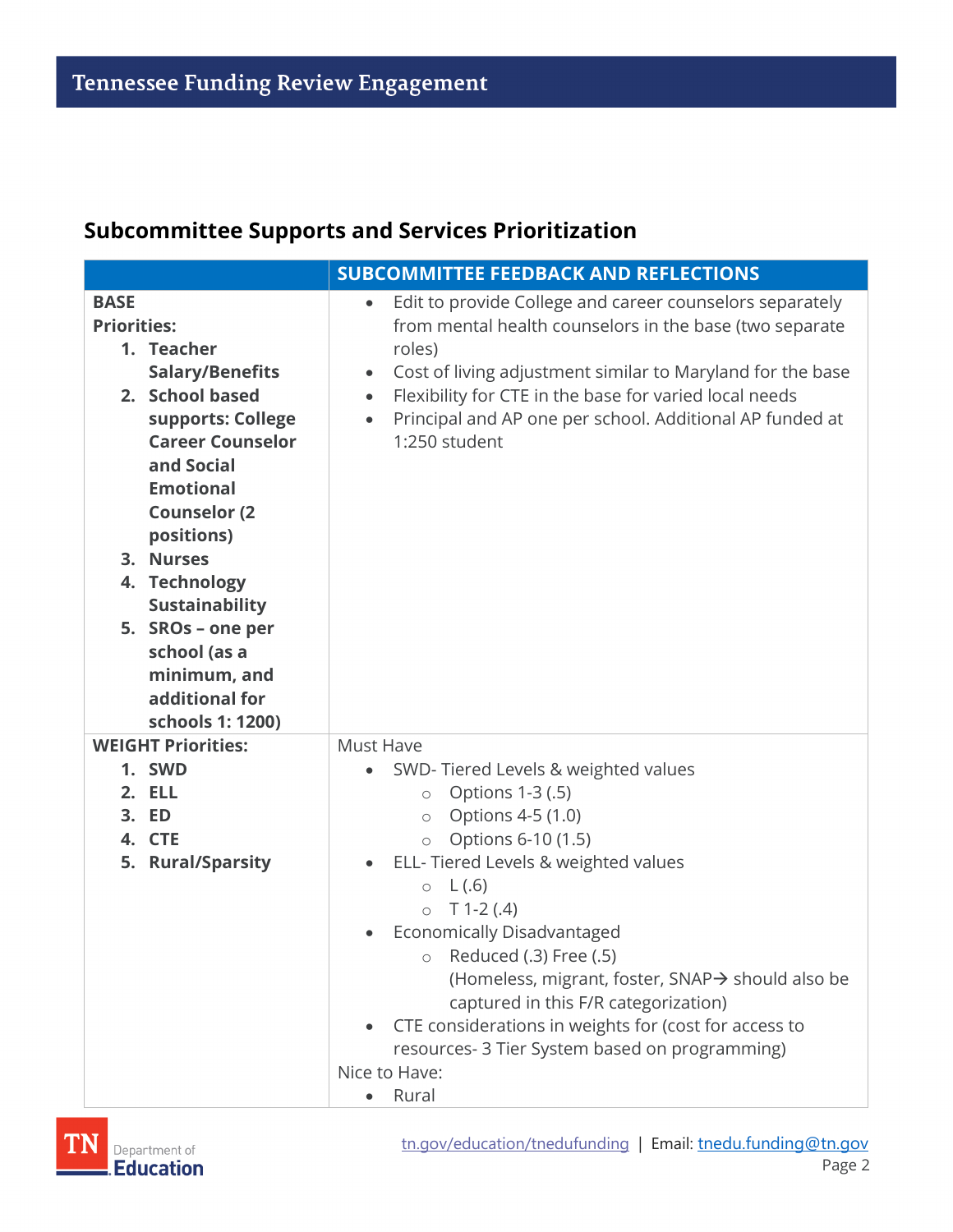|                                               | Sparsity<br>$\bullet$                                                               |
|-----------------------------------------------|-------------------------------------------------------------------------------------|
|                                               | Long Shot:                                                                          |
|                                               | Public charter enrollment<br>$\bullet$                                              |
|                                               |                                                                                     |
|                                               |                                                                                     |
| <b>DIRECT FUNDING</b>                         | Funding during the current funding year- for fast growing<br>$\bullet$              |
| 1. Fast Growing                               | Middle school CTE                                                                   |
| 2. High dosage                                | High dosage tutoring (learning loss bill)<br>$\bullet$                              |
| tutoring/Summer                               | Transportation funding for tutoring and summer program<br>$\bullet$                 |
| <b>Transportation</b><br>3. Middle School CTE | Infrastructure funding<br>$\bullet$                                                 |
|                                               | ACT retake funding; DE courses; AP reimbursement for<br>F/R students                |
| 4. ACT retake/DE/AP<br>5. Infrastructure      |                                                                                     |
| funding                                       |                                                                                     |
|                                               | Include high cost reimbursement for SWD-(verify-- 18-<br>22yo count in the census?) |
| <b>OUTCOMES</b>                               | <b>EPSO Completions</b><br>$\bullet$                                                |
| 1. Graduation with                            | AP Course Completion and/or passing<br>$\bullet$                                    |
| <b>Honor and</b>                              | <b>Industry Cert</b><br>$\bullet$                                                   |
| <b>Distinction</b>                            | <b>WBL Completion and Apprenticeships</b><br>$\bullet$                              |
| 2. Reading Proficiency                        | <b>Graduation with Honor and Distinctions</b><br>$\bullet$                          |
| 3. CTE Concentrator/                          | Reading proficiency-multiple measures to<br>$\bullet$                               |
| Completer                                     | support/incentivize (beyond achievement- more                                       |
| 4. TN Promise                                 | discussion needed)                                                                  |
| <b>Eligibility TN</b>                         | TN Promise Eligibility TN Achieves<br>$\bullet$                                     |
| <b>Achieves</b>                               |                                                                                     |
| 5. Differentiated                             | Differentiated compensation - request more context for<br>$\bullet$                 |
| Compensation                                  | the group to consider                                                               |
|                                               |                                                                                     |
|                                               |                                                                                     |
|                                               | Generation of funding --- discussion on more real time based on                     |
|                                               | current year students to take growth and change into                                |
|                                               | consideration.                                                                      |
|                                               | current year projection vs prior year ADM-request if funding is                     |
|                                               | based on specific months that it be balanced for each semester                      |
|                                               | (50% sem 1/50% sem 2)                                                               |

### **Subcommittee Policy Reflections and Feedback**

| <b>Policy Idea</b> | <b>Subcommittee Feedback</b> |
|--------------------|------------------------------|
| <b>Policy</b>      | Content                      |